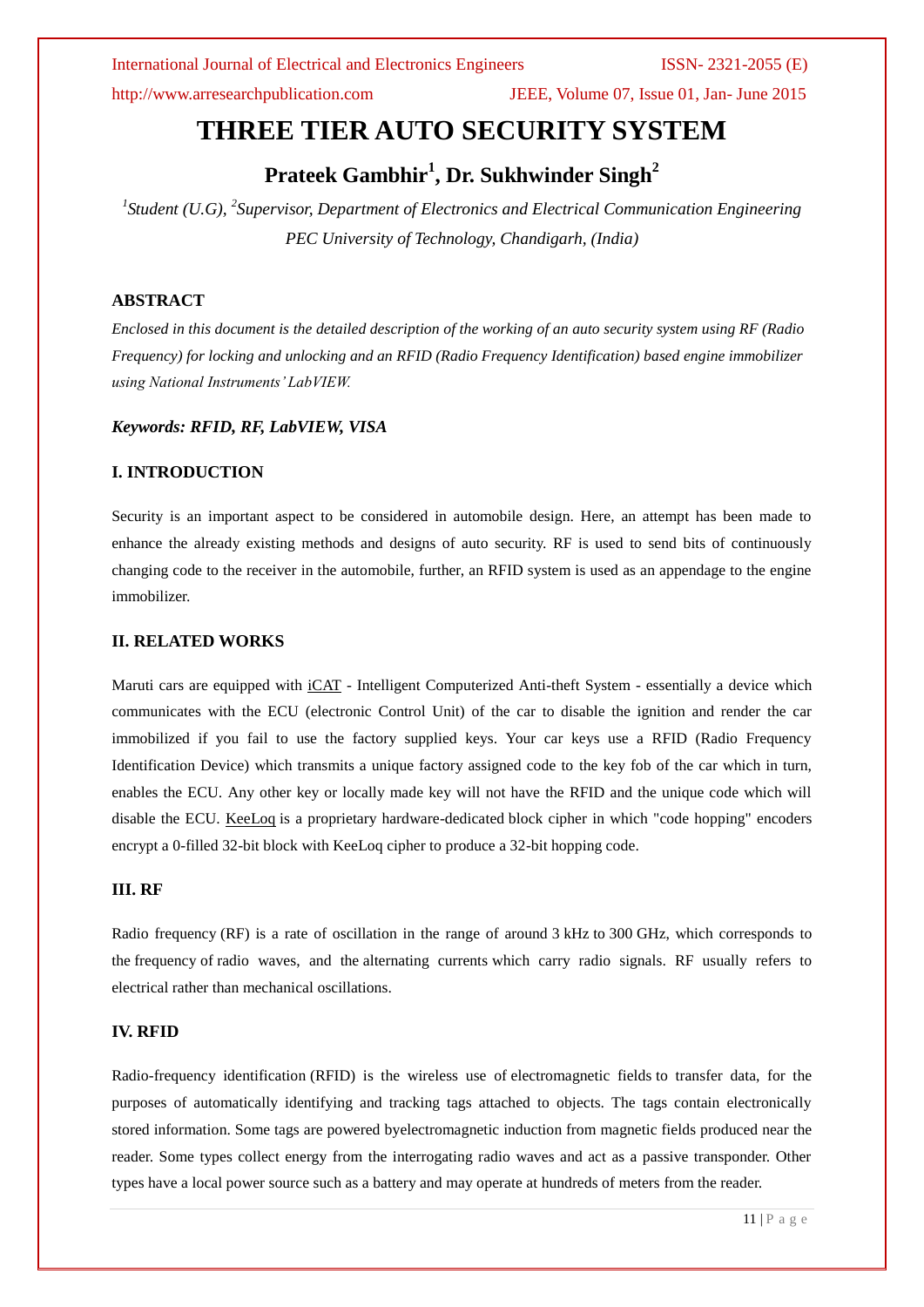### International Journal of Electrical and Electronics Engineers ISSN- 2321-2055 (E)

http://www.arresearchpublication.com JEEE, Volume 07, Issue 01, Jan- June 2015

### **V. HARDWARE**

- 1. 433MHz RF Module
- 2. 125KHz RFID Reader
- 3. PL 2303
- 4. Keyswitch

### **VI. WORKING**

RF transmitter is used to send a 5 byte rolling code to the transmitter fitted in the automobile, a 433MHz module is used. This is the first tier. Further an RFID tag and reader combined with a keyswitch is used in conjunction with the engine immobilizer, this is the second tier. Finally, the third tier is LabVIEW interfacing i.e a master key is embedded in the receiver of the RF module for unlocking the automobile.

The RFID reader is connected to the Rx to PL2303 and Tx of PL2303 is connected to Atmega8. The bytes received by PL2303 are read by LabView



This is the block diagram and specifies the characteristics of received data ie 9600 baud rate and 1 stop bit. It also stores the data into a string and an array of unsigned 8 bit numbers.



Finally, this is the block diagram of a VI which generates a email and sends it to a user from a system defined email id on gmail if a wrong keytag is used: